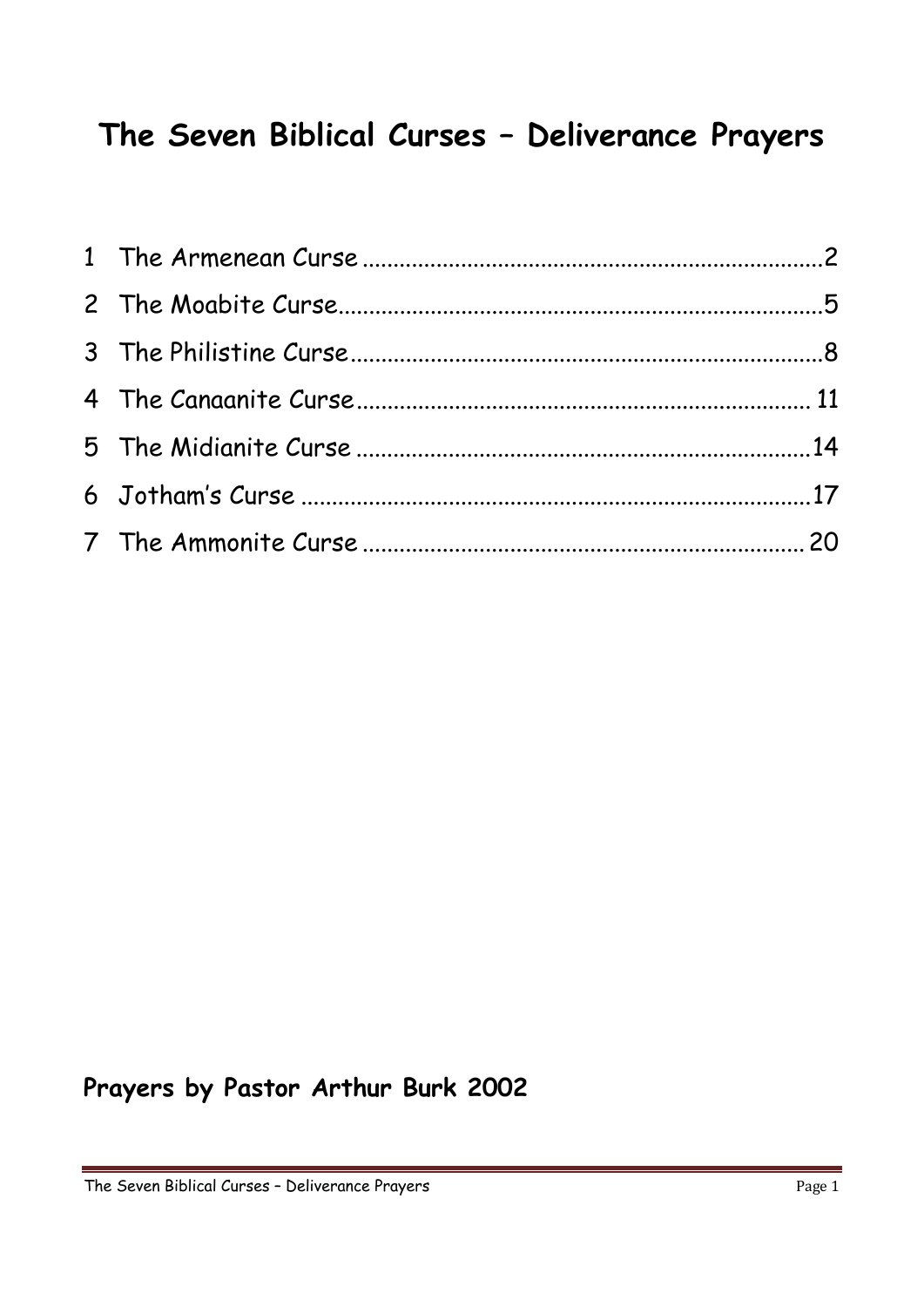### **1 The Armenean Curse**

The first renunciation is for the redemptive gift of "prophet". We refer to that as the "Armenean Curse".

**The false identity statement is:** "I can use natural laws to solve my problems and fix things."

**The manifestation of the Aramean Curse is** that you can't solve your own problems in the context of civil law. You are continually either facing law suits or getting injustice in basic business deals.

**The cause of this curse is** that someone sought lawless power in order to solve their problems.

The blessing which God releases, when this curse is broken is, that you have basic security from intrusion into your life. There is a legal system which works and you are able to function within a normal parameter for getting justice.

Found in Judges 3:7-11

Father God,

I/We come before your throne and we proclaim that I/we have a blood covenant relationship with Jesus Christ.

This covenant gives me/us specific legal rights.

I/We have a legal right to be free from the curses.

I/We have a legal right to be free from the enemy's control.

I/We have a legal right to possess my/our God given birthright.

I/We have a legal right to reap good things where I/we have sown good seed.

So I/we rejoice, that you are the righteous judge of the universe.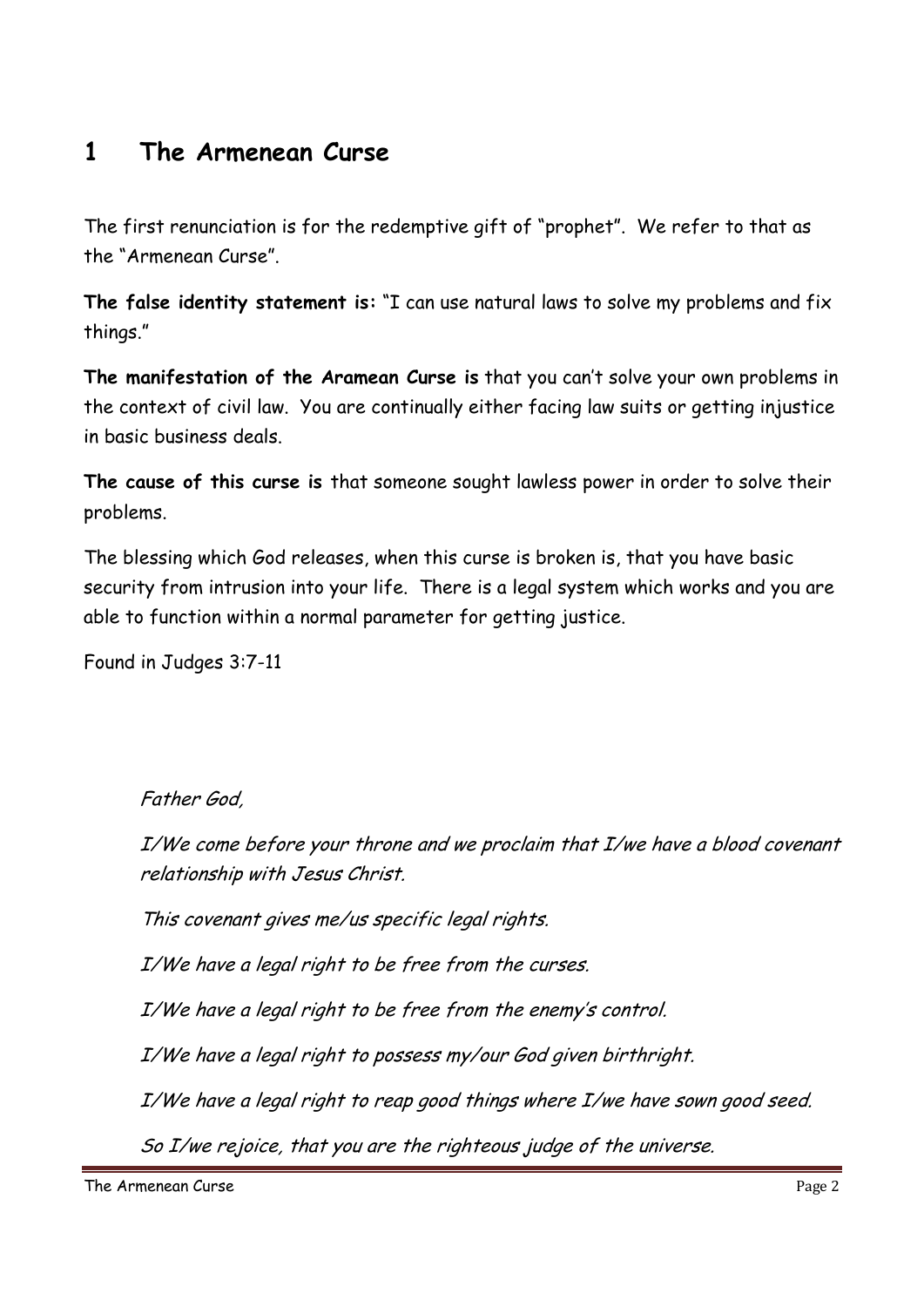I/We ask you to open the books of every single branch of our family line.

I/We ask you to identify every individual who has walked in the Armenean curse.

I/We ask you to identify every legitimacy lie that was believed; every person who solved a problem which was not theirs; every person who failed to solve a problem which was theirs.

Father, I/we ask you to cover those events, with the blood of the Lord Jesus Christ.

I/We reject and renounce the legitimacy lie, that anyone's legitimacy comes from solving problems.

I/We reject and renounce every choice to use occultic power to solve problems.

I/We reject that iniquity.

I/We acknowledge Father God, that is was just for these curses to come in my/our family line.

I/We acknowledge your justice in allowing the enemy to devour my/our family line because of those wrong choices, BUT, we have a higher legal right and the blood of Christ, is sufficient, to break the power of those curses.

And so, because of my/our renunciation, I/we can receive the cleansing that you have promised in your word, and I/we send those curses, to the cross of Christ. I/We nail them there, covered with the blood of Christ and I/we ask you to render them null and void.

I/We bring that cleansing forward in every branch of my/our family line. From generation to generation, to the present, to my/our spouse, to my/our children and to all of my/our physical and spiritual seed, to a thousand generations. And now, because the legal right has been removed through confession and the application of the blood of Christ, I/ we command in the name of Jesus of Nazareth, that every devouring demon that used to be empowered by every facet of the Aramean curse, be gone now, from me/us, from my/our family/families, from my/our physical and spiritual seed. I/We command you to go to the outer darkness and to never return.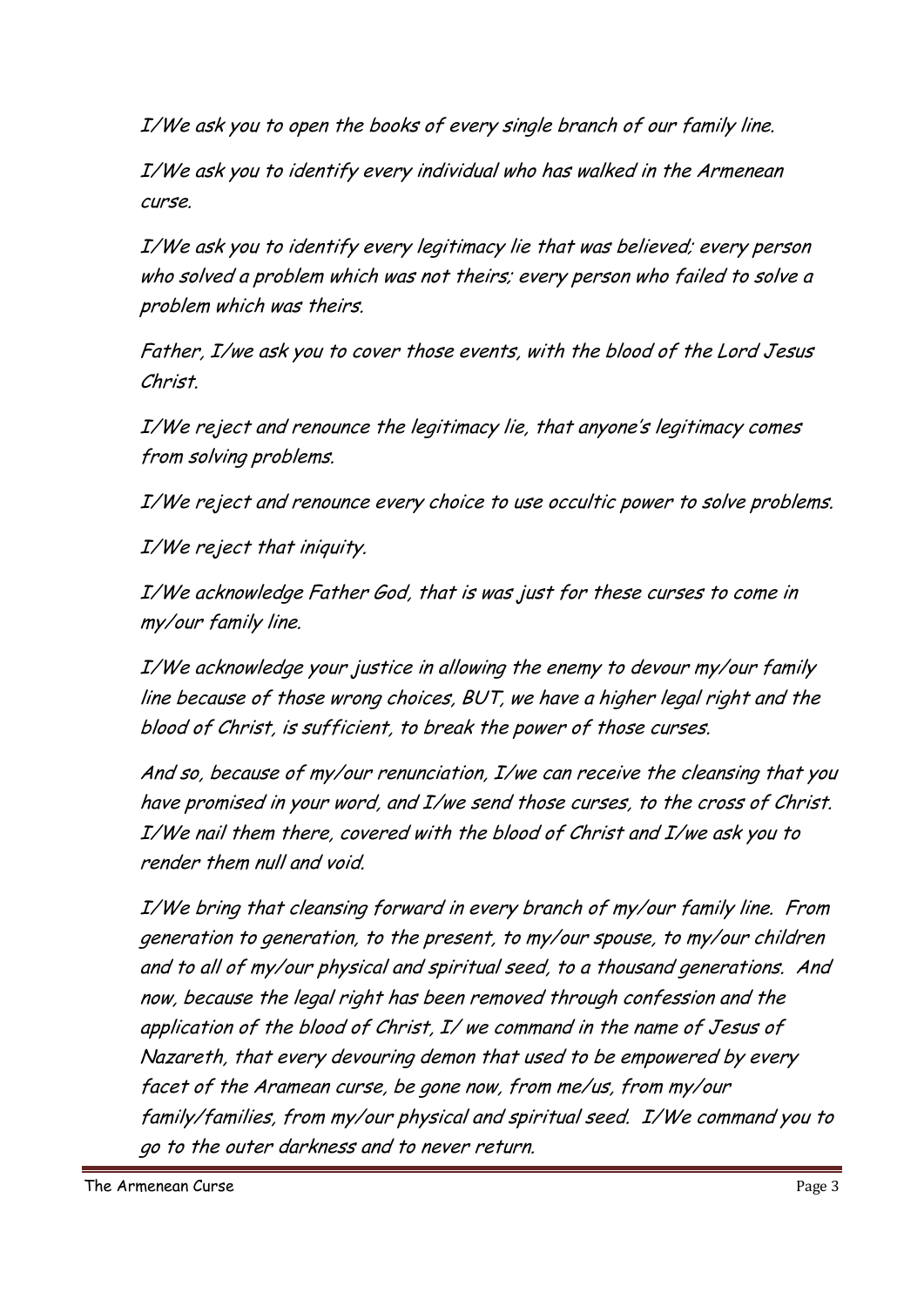And I/we ask you, most high God, to build a fortress of righteousness in that place where there used to be a stronghold of darkness.

And I/we ask you Holy Spirit, to open my/our eyes, to show us how to walk in clarity, to show me/us how to grow in authority, to show me/us how to make the right choices.

I/We ask you Father, to release now, every blessing that has been held back by the curses.

I/we ask you to release the financial blessings.

I/We ask you to release the blessings of favour.

And I/we ask you to release every blessing necessary, which has been accrued in heaven for me/us to possess my/our birthright.

I/We ask these things because you are a just and holy God.

I/We have tasted of your justice in the judgement which has been upon me/us and I/we so anticipate the tasting of your justice in the restoration which comes from your hands.

I/We thank you in advance.

I/We worship you for your holiness and for your love and I/we thank you in the name of Jesus Christ.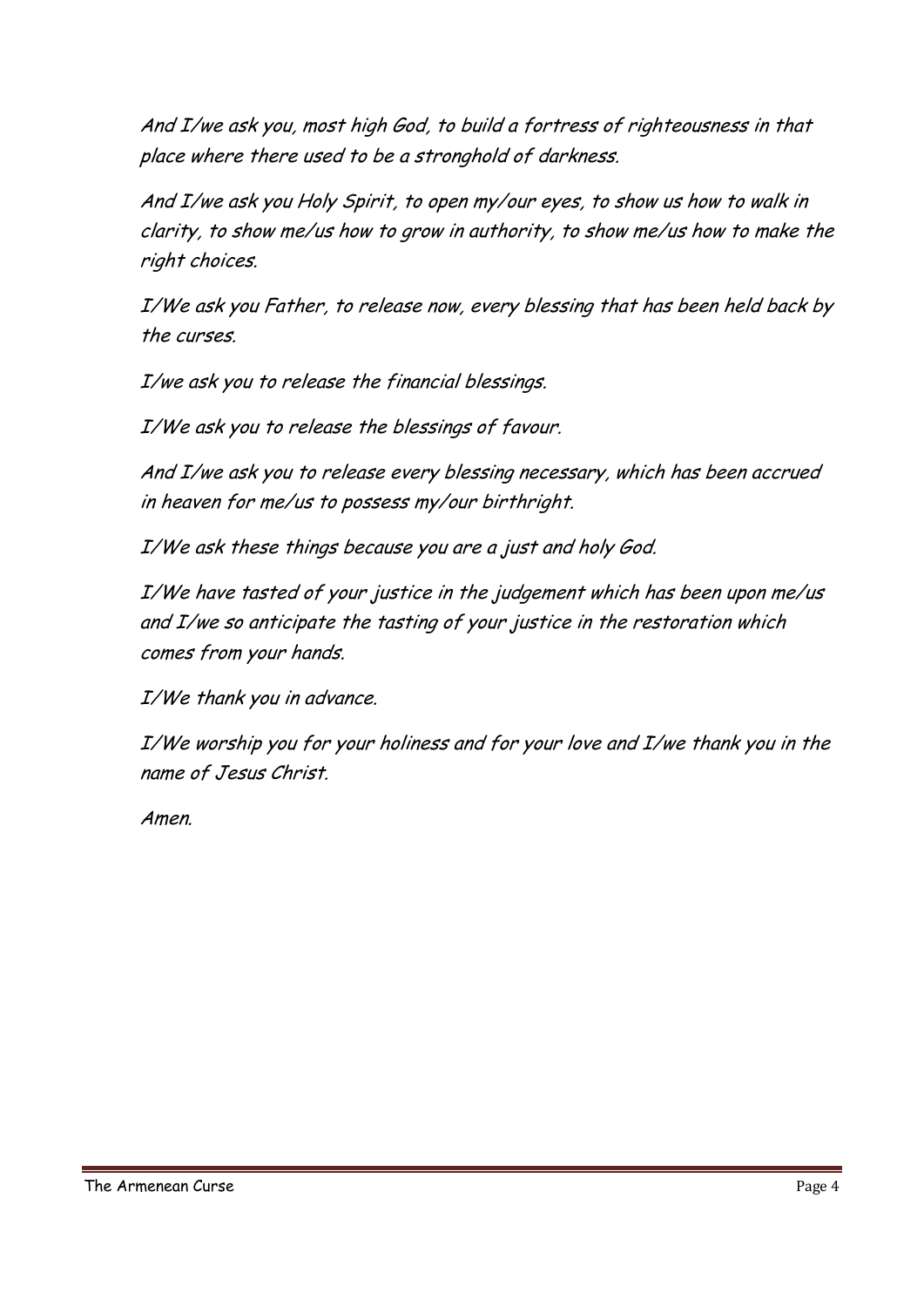### **2 The Moabite Curse**

The second of the curses is for the "servant" and this is called the Moabite Curse.

**The false identity statement of the Moabite Curse is** that I can build a platform for success under others. This is basically a "saviour" mentality.

**The manifestation of the Moabite Curse is** that your authorities will not build a platform for success under you. This can be your parentage, your employer or you church leadership, but in some form or another, there are authorities who are supposed to build a platform for success under you and they don't.

**The cause of this is** someone in your family line who took freedom in the wrong way when freedom was not granted them, or, they remained passive under bondage.

In this particular curse you see that money is devoured before it gets to you; promises are continually broken.

The blessings, once this particular curse is broken, is that you have secure boundaries and that you have the freedom to expand as God directs.

Found in Judges 3:12-30

#### Father God,

I/We proclaim that you are the God of seasons. There is a season for nurture and there is a season to be the nurturer. There is a season for childhood; there is a season for adulthood.

Father, I/we rejoice in the authority that you have given to parents and to others in position of leadership, but I/we proclaim that you have also given responsibility to those who are in authority.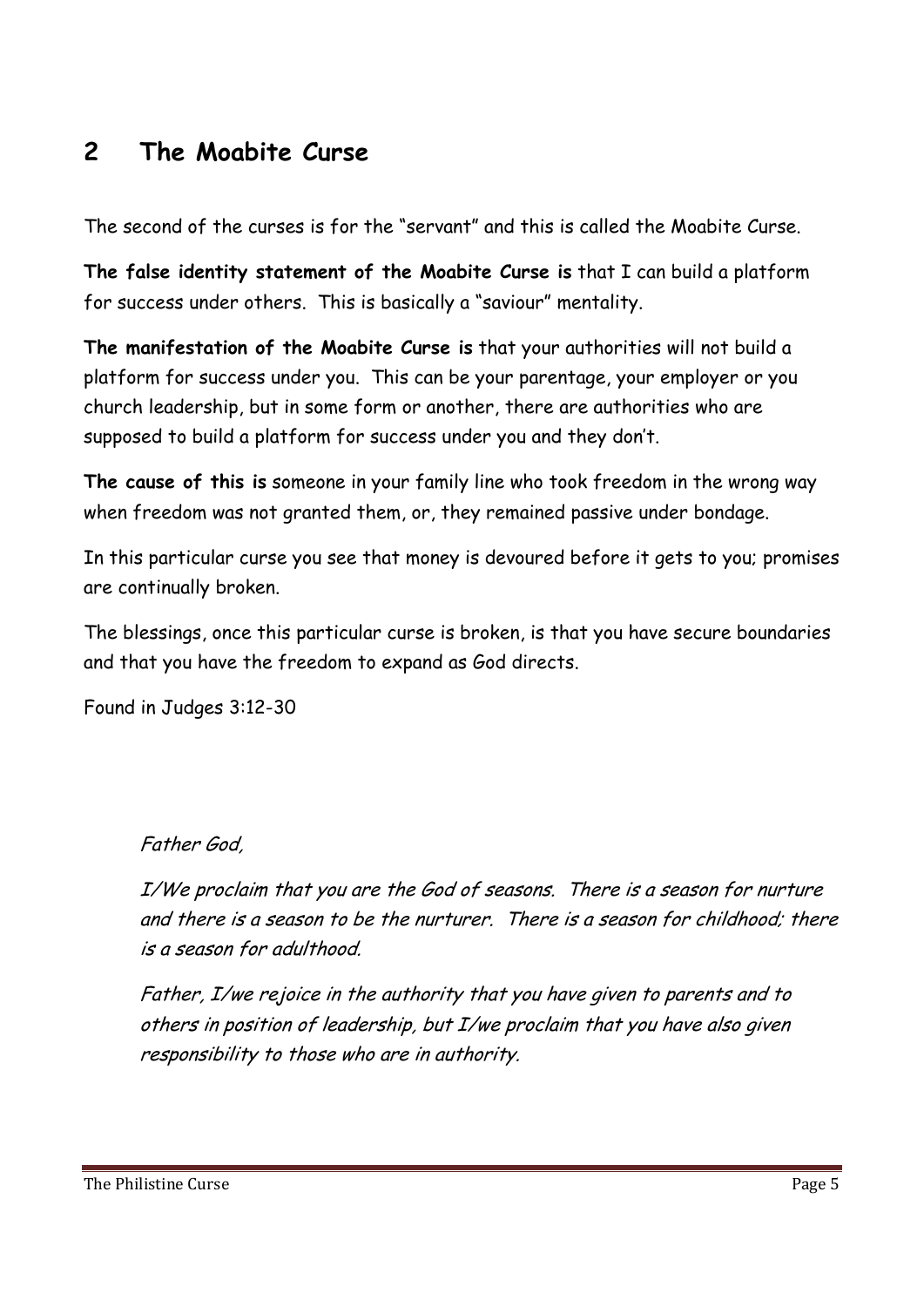I/We proclaim that the proper order of life is for those in authority to build a platform for success for those under their authority and to release them at the proper time.

Father I/we ask that you will open the books in my/our generations lines. I/We ask you to identify every event when there was an authority, either in my/our family line, or over my/our family line, who failed to release those who should have been released.

I/We proclaim, that this is contrary to your design. I/We also ask you to identify, every instance, where somebody under authority chose to embrace family peace at the expense of possessing their birthright. I/We call that sin and we reject and renounce it.

I/We ask you to identify every incident where somebody took their freedom wrongly in order to possess their birthright. And I/we call that sin and I/we ask you to cover those three classes of sin with the blood of the Lord Jesus Christ.

I/We acknowledge, that it was just and right for the Moabite Curse to be in my/our family line because people violated your law.

But I/we rejoice that the righteous law of liberty is greater than the law of sin and death. So I/we stand in the cleansing and I/we command every devouring spirit that used to be empowered by the sins that are now under the blood, I/we command these spirits to leave me/us, my/our spouse, my/our physical and spiritual seed, to a thousand generations and to not return.

Father God, as the righteous judge of the universe, I/we ask you to enforce these righteous decrees.

I/We ask you Father, to enlarge my/our boundaries, to give me/us freedom of movement to accomplish everything which you have designed me/us to accomplish.

And for those of us, who still need to leave, I/we pray for clear direction about how to design a Godly suicide mission, which you will bless and which will not empower the enemy.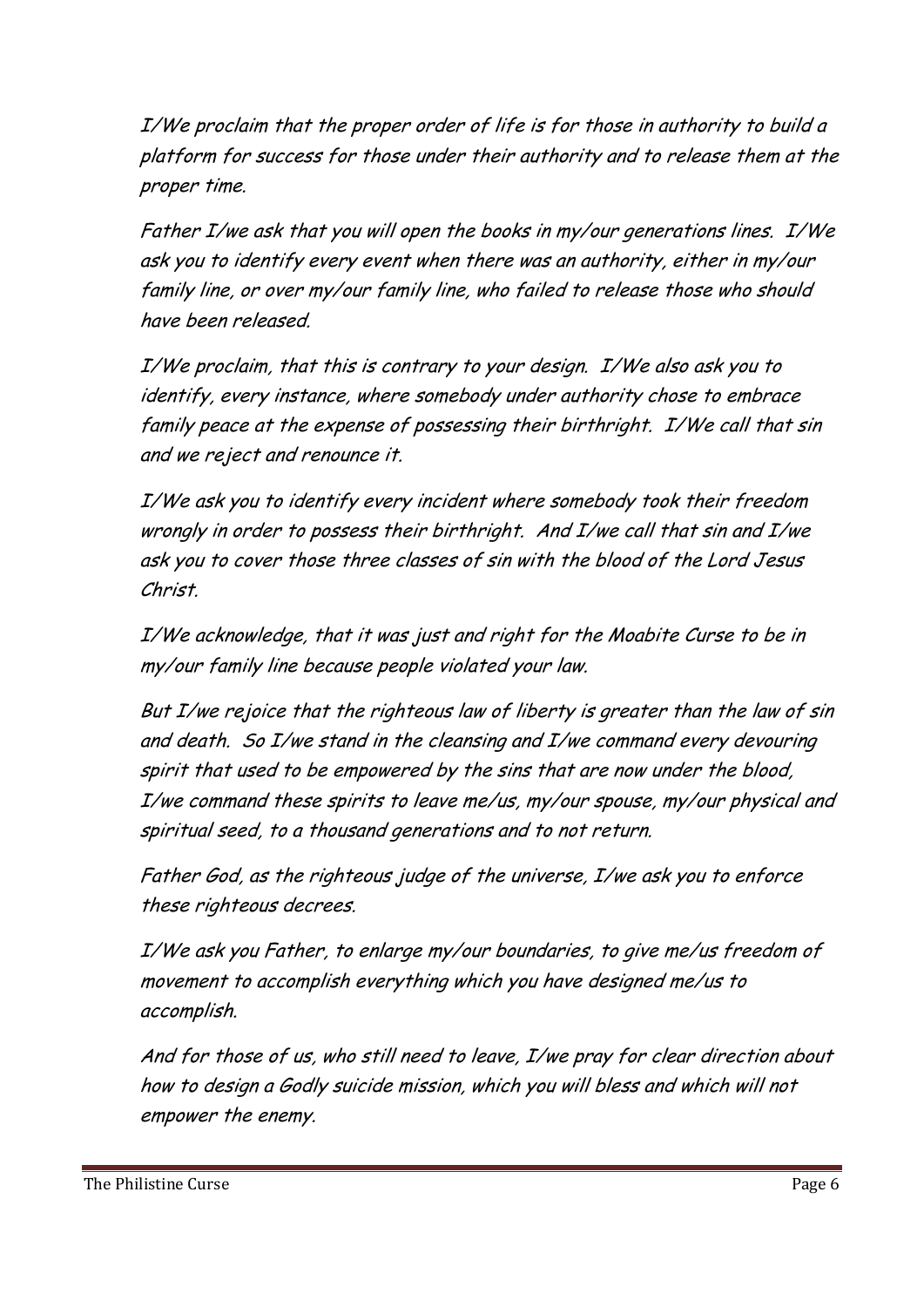And I/we ask you now, in accordance with your word, that you will release that generational blessing of peace and open borders to our physical and spiritual seed.

I/we thank you by faith, in advance, in the name of the Lord Jesus Christ.

Amen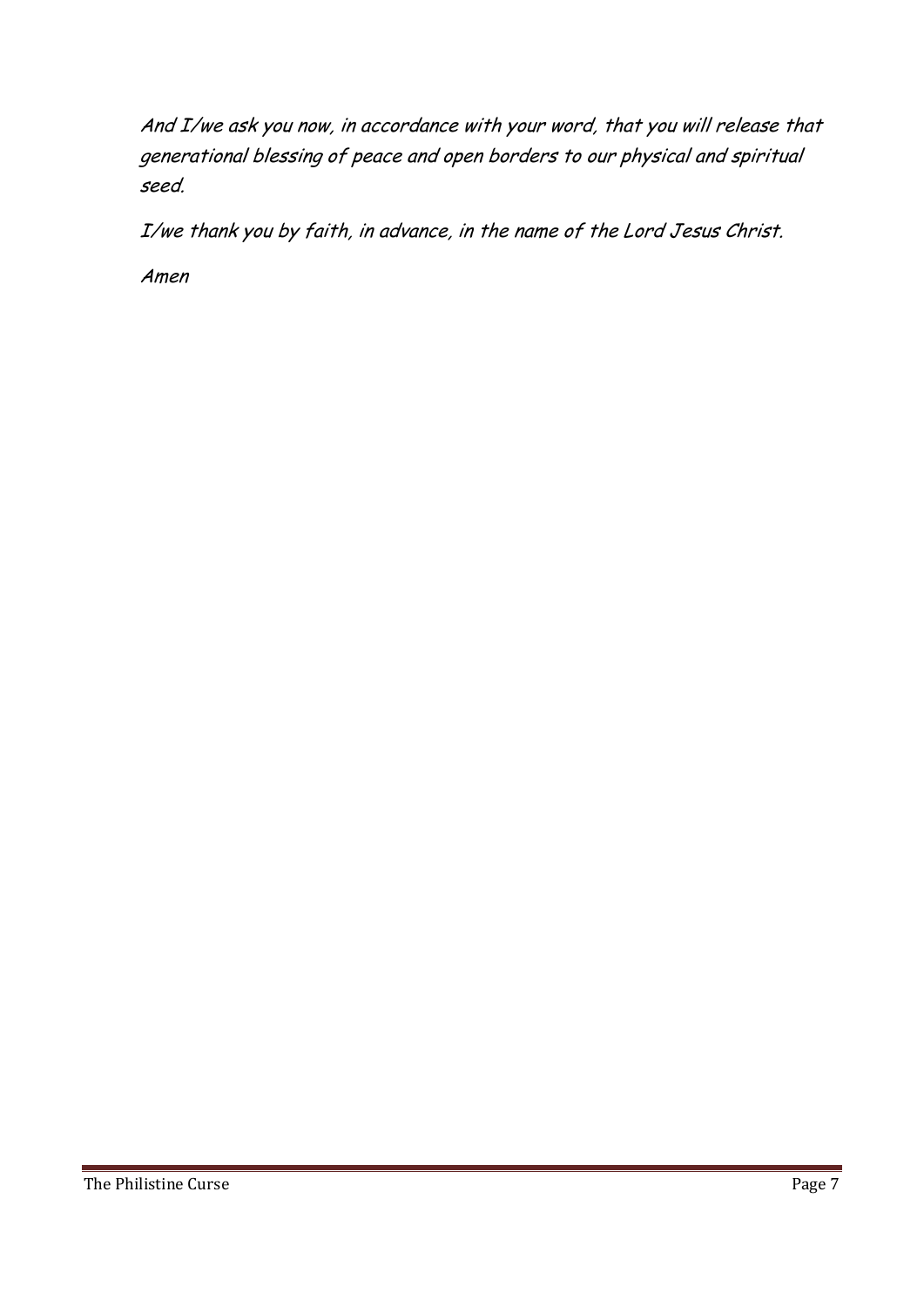### **3 The Philistine Curse**

The third curse is for the teacher and we call it the Philistine Curse.

The false identity statement is: I know the truth and it gives me power.

The Philistine curse manifests in your life by you always lacking the key resources in your life to allow you to progress. These are individuals who seem to have a whole lot going for them, but for lack of one little thing or another, they are not able to put together the package of success which they think God has called them to.

The root cause of this curse is that somebody was focussed on codifying, defending or implementing truth in such a way that limits other people, or controls them, instead of equipping and empowering. Truth was used, or a perception of truth, a system of truth was used to limit people, to enslave them, rather than empowering and releasing.

One of the major marks of the devouring, is that you cannot earn what you are worth.

When this curse is broken, the blessing is that you are able to enthrone the Lord Jesus Christ in your life around the land and the presence of the enthroned Lord keeps a lot of devourers away.

Found in 1 Samuel 13:19-22 & Genies 26:12-22

#### Almighty God and Heavenly Father,

I/We proclaim that the earth is yours; You created it; and You designed it to be under your dominion. You called man to walk in dominion and keep the earth under the kingship of Jesus Christ.

I/We confess that I/we have failed miserably.

Not only that, but I/we have enthroned the enemy on your land and we have enthroned the enemy in our own lives.

I/We reject and renounce the sins which open the door for the Philistine curse.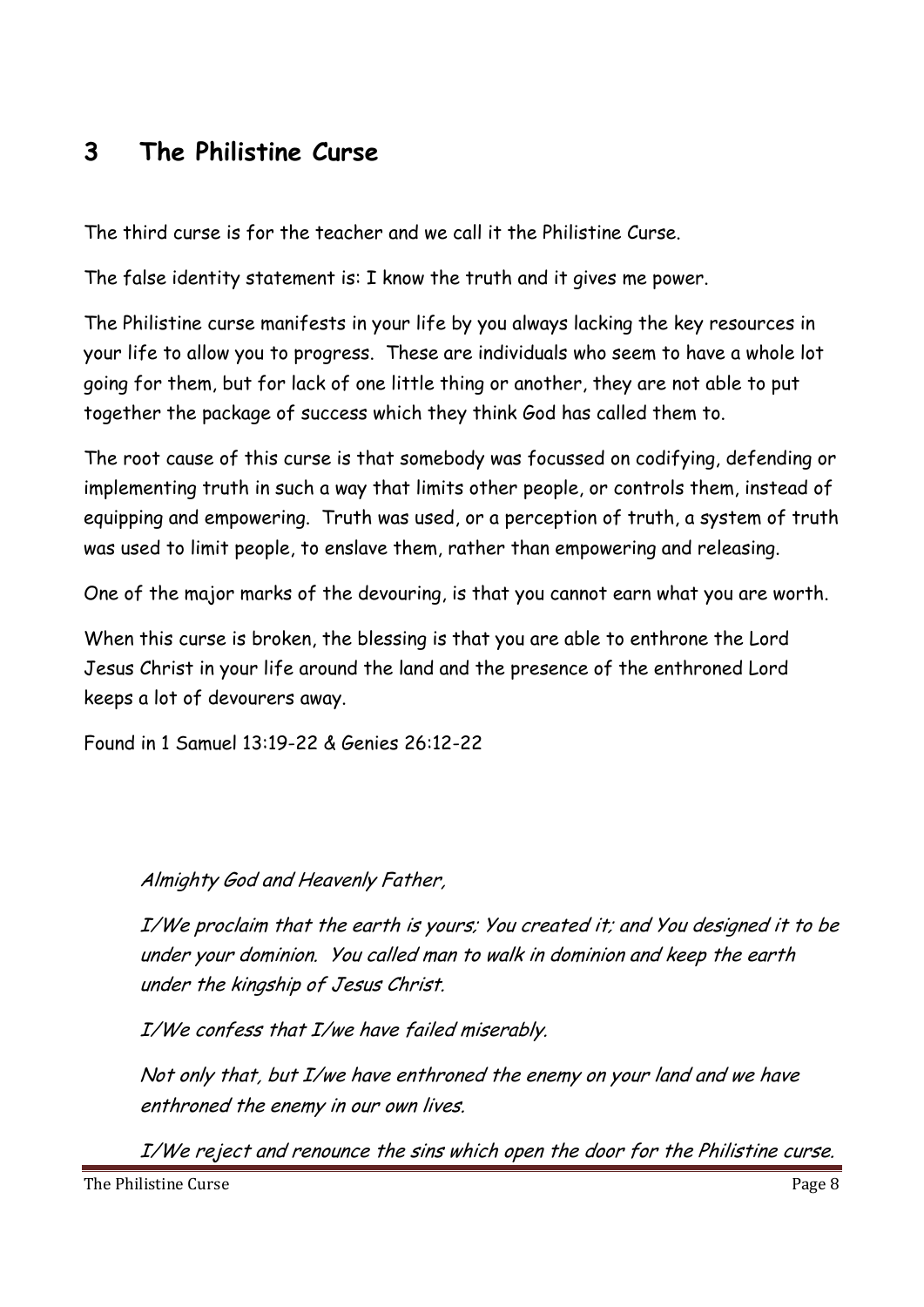I/We reject the fear of man which has caused some of my/our forefathers and some of us, to not obey truth because we did not want to offend somebody else.

I/We confess that that is iniquity and I/we repudiate that cowardness.

Father, I/we acknowledge, that some of my/our forefathers and some of us, have used knowledge of truth as a basis for personal legitimacy.

I/We proclaim that that is false.

I/We acknowledge that some of our forefathers and some of us have used truth to bring people into bondage.

I/We have attempted to control free truth, and that is wrong.

I/We proclaim that the truth was designed to set people free. It is not to be used to bring people into bondage to human institutions.

Father, we ask you to open the books at every point in my/our family lines where this iniquity has come in and because of the word of our testimony we ask you to apply the blood of Christ to blot our those iniquities.

I/We acknowledge that it was just and right for the Philistine curse to come into our family lines because of those iniquities, but was also appeal to that which is just and right, and that is the death of Jesus Christ, his finished work on the cross which is more than enough to blot our every sin of iniquity which I/we or my/our forefathers have committed.

So, based on the word of our testimony and the blood of the Lamb, I/we appropriate cleansing now because your word has promised it. I/We command every demonic structure which has been established in my/our lives, or my/our ministries, to be torn down in the name of Jesus. I/We command this blocking devouring spirit to leave my/our families, my/our physical and spiritual seed to a thousand generations.

And we ask, Almighty God, that you will restore the years which the locusts have eaten. We ask you to restore the blessing which should have been mine/ours, which were robbed from us because of this curse. We especially ask that you would restore Godly covenant relationships so that we can be people of destiny.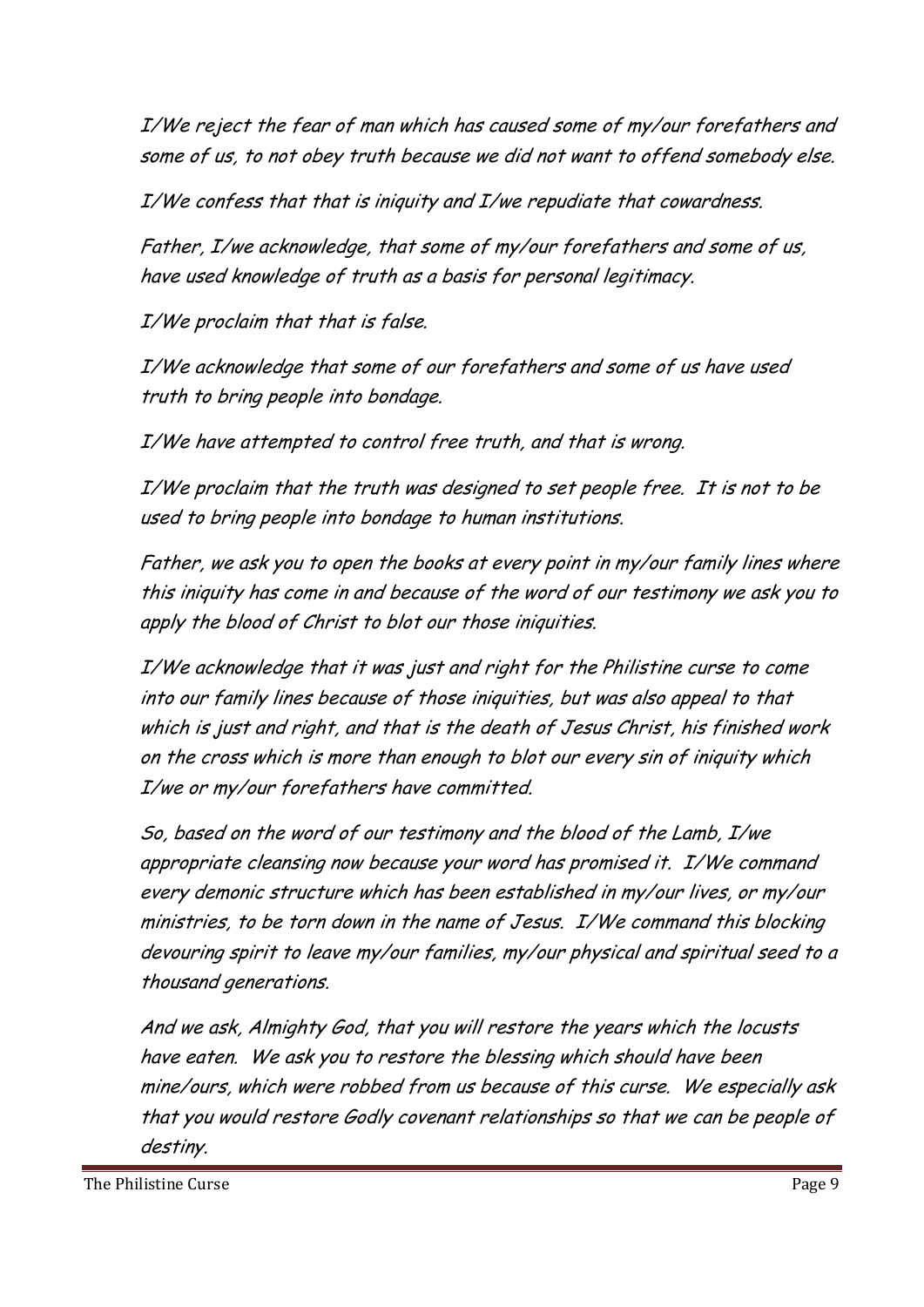I/we ask father, that you will teach us how to walk in the opposite spirit; that you would give us your strategies for possessing land and our birthright and the resources needed to accomplish your will. You and You alone, know what is necessary, in our lives and we ask that you will speak the truth and that you will give us the grace to walk out that truth no matter how strange it may appear.

We now proclaim that you are welcome into our lives. We transfer ownership of all what we are and all that we have.

To Jesus Christ, we bow we knee and proclaim him King over our lives. We do this in the presence of earthly witnesses, the angelic realms and the demons themselves. We ask, Father, that you will consume with your fire, all evil dominion that the enthroning of the enemy has left in our lives.

We invite you, Lord Jesus Christ, to release your Godly dominion overall that we are and all that we have.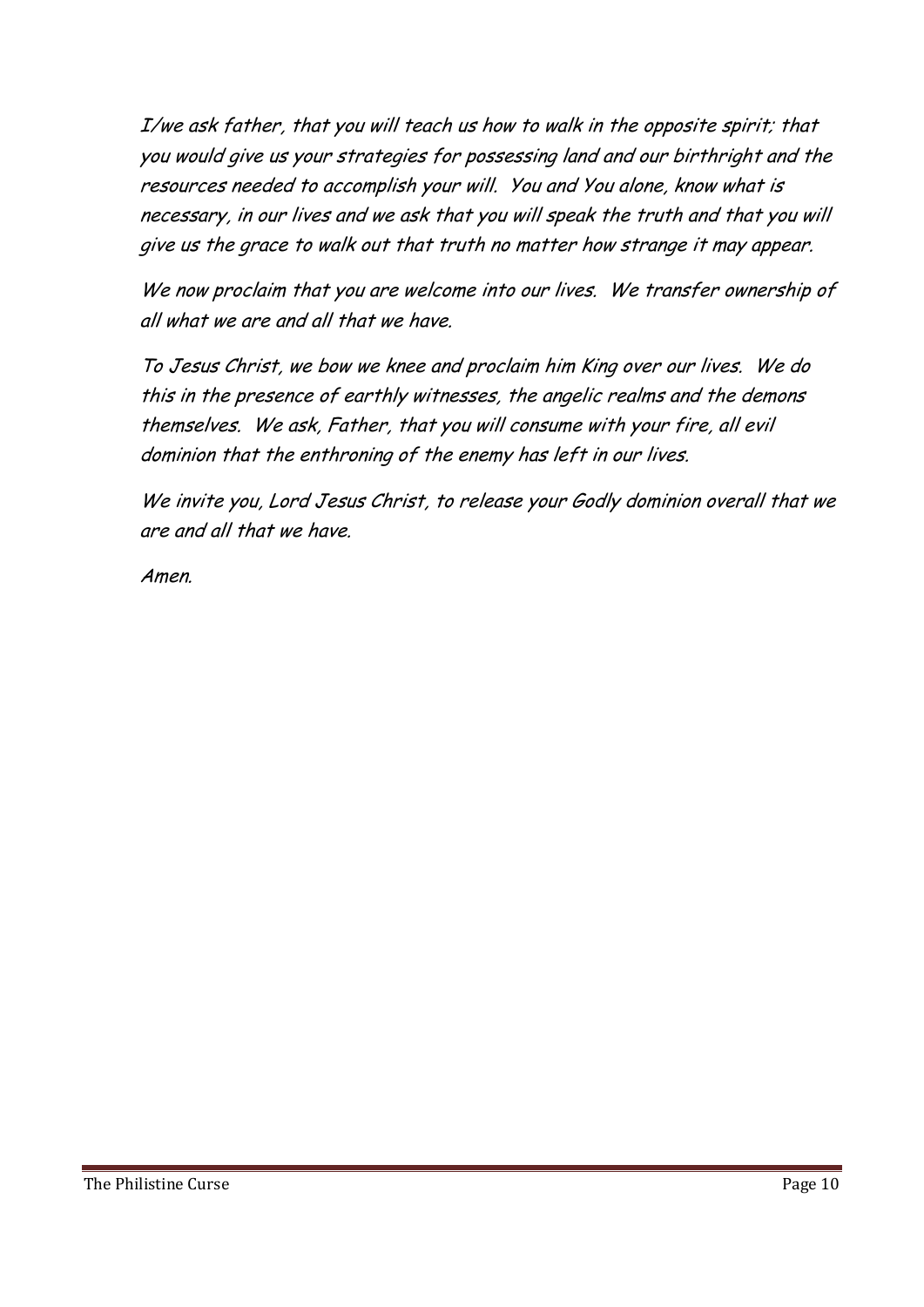### **4 The Canaanite Curse**

Curse No.4 is for the exhorter and we call it the Canaanite Curse.

The identity lie is that people want and need to be around you.

The curse manifests by your being to be regularly exploited by all kinds of leaders.

The original cause for this curse was that somebody used their influence to induce other people to do wrong, frequently in the area of moral impurity.

One of the most hurtful aspects of the devouring, is that because of the exploitive boss, you don't have ability to develop the God given abilities which are placed within you. You are so busy putting out fires, so busy serving someone else, that you cannot develop the call of God in your own life.

The blessing is the opposite of that, when this curse is broken, somebody is systematically able to develop the areas of greatest potential in their own lives.

Found in Genesis 9:20-27

Almighty God and Heavenly Father,

I/We proclaim that you are the source of life and you are the source of authority and that in you, life and authority meet.

I/We proclaim that you walk in absolute authority and yet it is the most utterly life giving authority that the universe has ever known.

Father, I/we acknowledge that we humans have not been able to walk in life giving authority.

I/We ask you now to open the books of my/our lives and the books of my/our forefathers.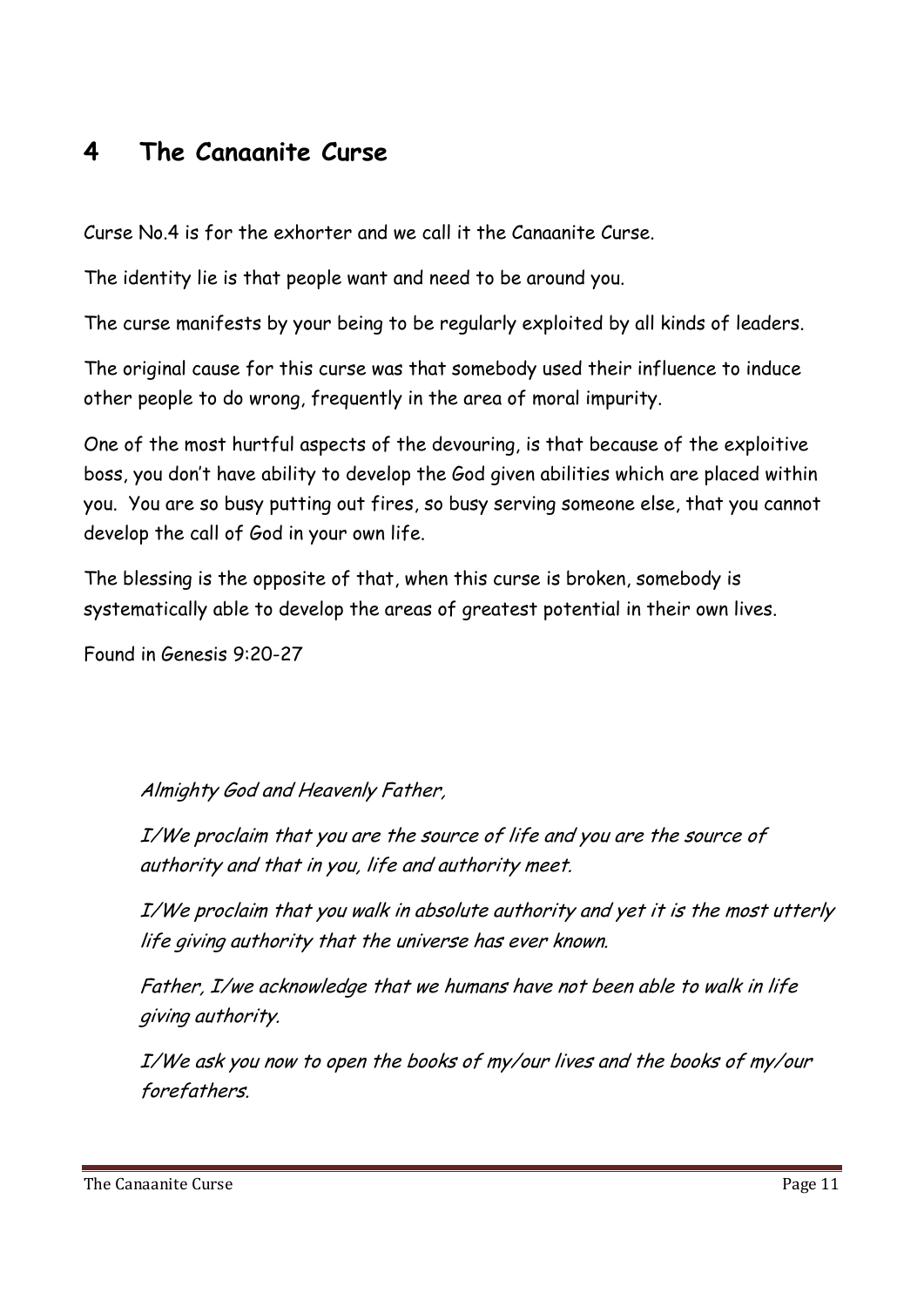I/We reject and renounce that legitimacy can be established through popularity.

I/We confess that we have sometimes believed that and some of my/our forefathers have lived that.

I/We reject that lie.

I/We reject and renounce the spirit of denial which refuses to recognise the reproofs of life.

I/We reject and renounce shifting the consequences for our bad choices to those who are under us.

I/We reject and renounce the perversion of invoking love, loyalty or submission in order to force somebody under us to pay the price for our sin.

I/We reject and renounce the deception of our walking in supposed love, loyalty and submission to pay the price for somebody else's sin.

I/We reject and renounce the spirit of entitlement.

I/We proclaim that true sowing is necessary and there is a proper crop which comes from every seed which is sown.

I/We reject and renounce embracing visions which require exploitation of the people of God and I/we reject and renounce legitimising those visions, in the name of God.

Father, I/we reject and renounce using popularity to normalise iniquity, especially in the area of moral impurity.

I/We reject and renounce my/our sin and that of my/our forefathers of lowering your holy standards.

And Father, I/we reject and renounce the sin of staying in an abusive situation to the point where we have not been able to possess our own birthright.

I/we acknowledge that it was sin for Israel to be comfortable in the mountains and to not exterminate the Canaanites and I/we proclaim that it is sin to stay in

The Canaanite Curse **Page 12**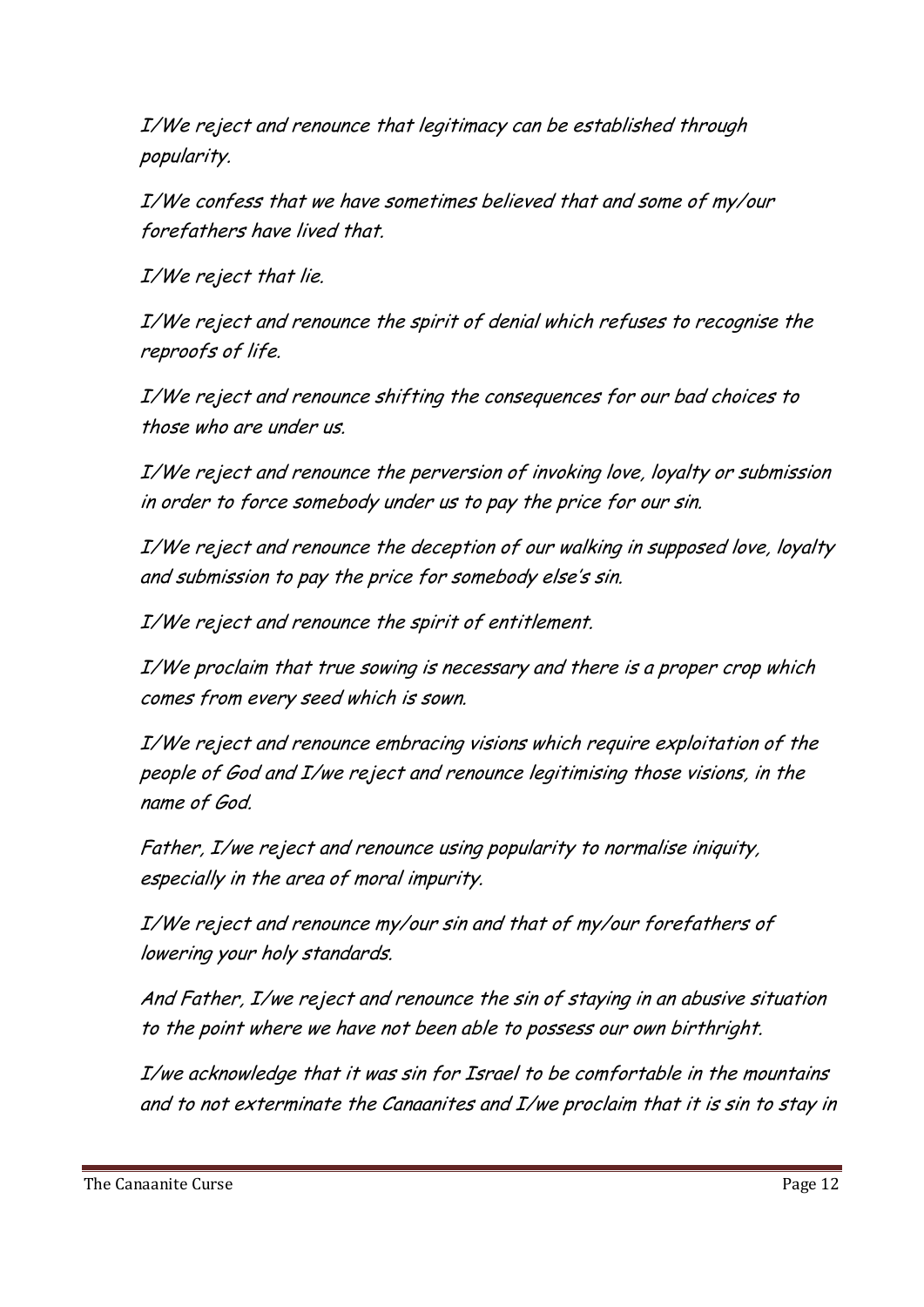a place we are not supposed to be for the sake of peace, if it keeps us from possessing our birthright.

I/We ask you to bring this cleansing forward through every generation and every branch or our family line and to cleanse us from this iniquity and form the Canaanite curse.

I/We receive that cleansing and in the name of Jesus Christ of Nazareth, I/we command every demonic structure and entity that was empowered by those sins and iniquities, to leave now and never return.

I/We extend this cleansing and this freedom to my/our physical and spiritual seed to a thousand generations and to my/our spouse.

I/We ask, Father God, that you will give me/us your strategy and your timing and your methods to finish exterminating the Canaanite pressures from my/our lives.

Teach me/us how to disengage, if I/we need to, from certain organisations.

Teach me/us how, to move into a place where I/we have the time and permission to nurture the gifts which you have given us.

And I/we ask you father, to not only teach us, but to supernaturally aid me/us. You not only gave strategy, but you did miracles and I/we claim the same measure of victory that Israel had, that every single Canaanite soldier was killed, including the general.

I/We ask, that you will exterminate every vestige of the Canaanite curse from me/us, my/our family line, and my/our ministries and I/we ask this in the name of Jesus Christ of Nazareth.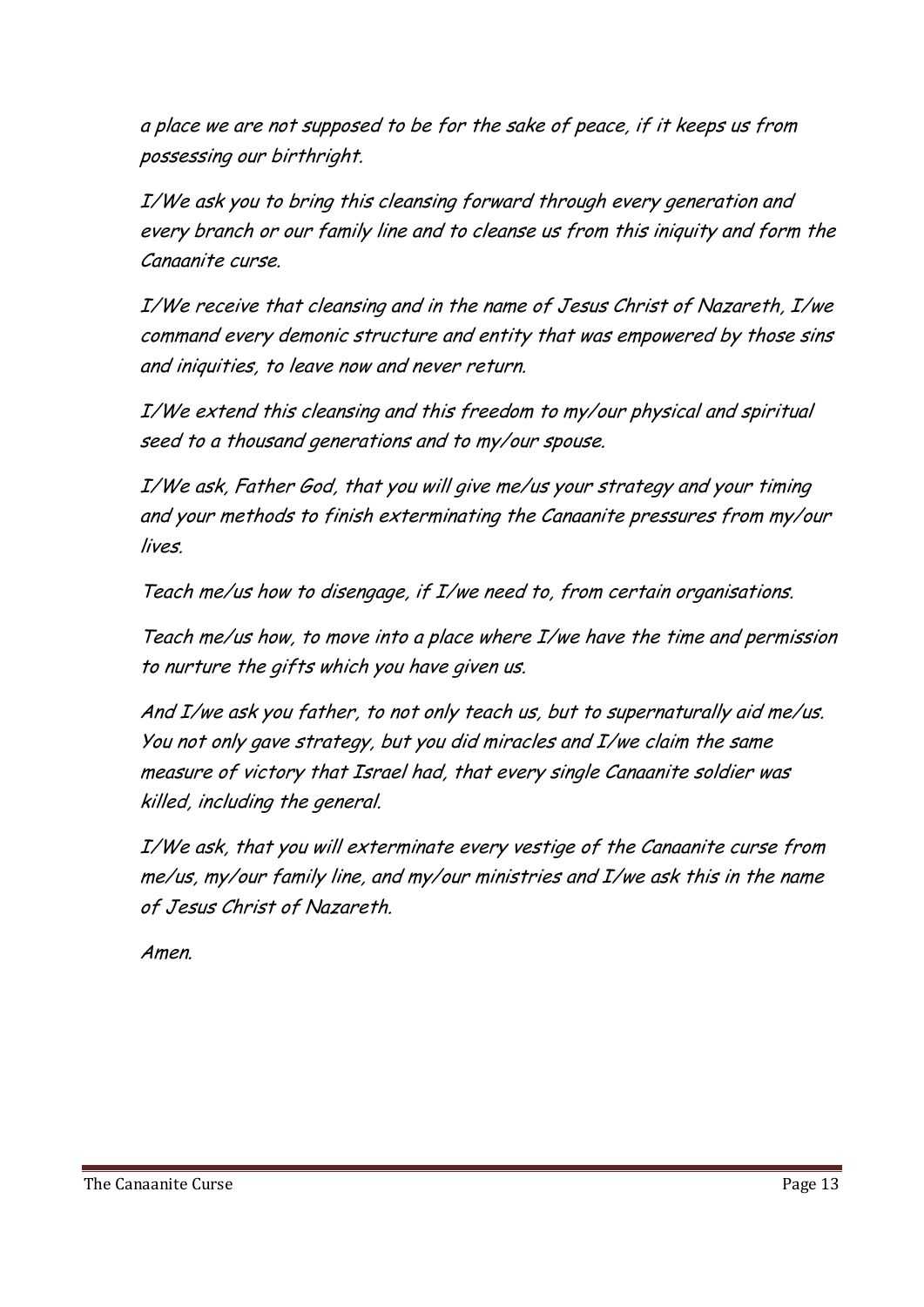### **5 The Midianite Curse**

The fifth curse for the "Giver" is called the Midianite curse.

**The identify lie** here is very similar to that of the "servant" (Moabite), only it is phased in terms of resources: I can provide the resources for other to possess their birthright.

**The curse is** that you cannot attain enough assets, you cannot accrue enough assets, you cannot accumulate enough wealth to be able to leverage change.

**The cause was** that you or someone in your family line put comfort or security ahead of fulfilling your stewardship.

The devouring is manifested by things, and health and relationships breaking in a seasonal manner. Meaning that at a particular time of the year, for in a pattern of every other year, things are devoured for no apparent reason, other than the time cycle.

The blessing is also related to time, and that is the freedom to accumulate resources from year to year and from generation to generation, so that there are enough assets to leverage major change.

Found in Judges 7:22-25 & 8:4-23

#### Almighty God and Heavenly Father,

I/We proclaim that you are the God of time. Time is the first thing which you created on the first day, therefore it is the first-fruits of your creation. And the first-fruits of everything, is dedicated to you, and thereby it is made holy. So we proclaim, that since I/we am/are a child/people of God, your intent was that we walk in holy time.

It was not your intent that the seasons of my/our life/lives to be devoured, yet I/we acknowledge that the defilement and the devouring is my/our fault. I/We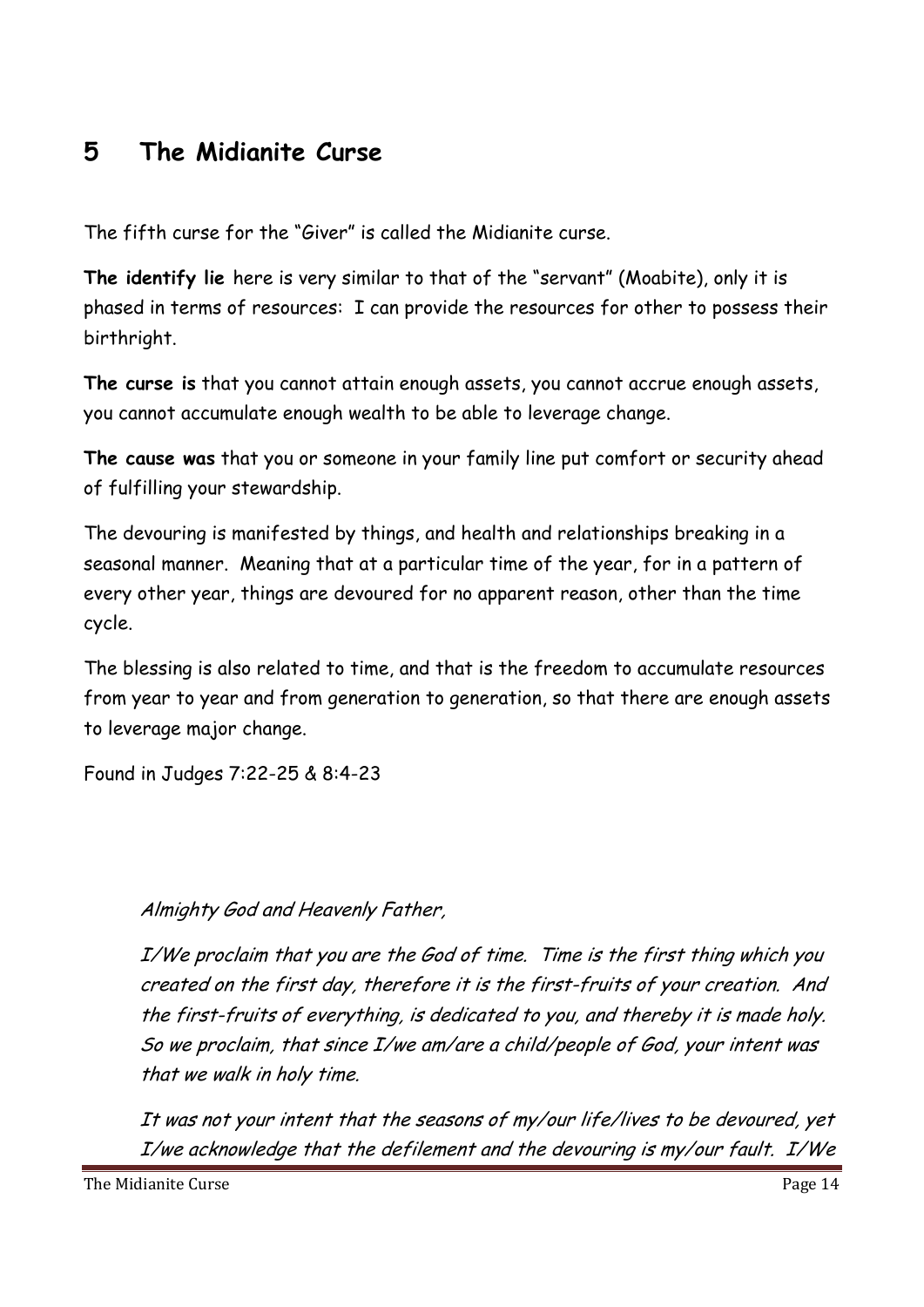ask you to open the books to my/our family line/lines and I/we reject and renounce the spirit of control in every branch of my/our family line.

I/We repudiate the spirit of faithlessness that has kept some of my/our forefathers from possessing their birthright.

I/We reject the god of comfort and security and I/we proclaim that you are able to give tremendous comfort to your people when they possess their birthright. And we confess, reject and renounce the deception from the enemy that it is right for us to postpone rejecting our birthright, until a more convenient time.

Lord, I/we reject and renounce running ahead of your time and behind your time.

I/We ask you to cleanse my/our generational lines of those iniquities.

I/We ask you Father, to take the Midianite curse from off of my/our life/lives, my/our family/families, my/our physical and spiritual seed. Nail that curse to the cross of Christ and render it null and void.

And now Father, I/we proclaim my/our dependence on you and yet in the same breath we acknowledge that we fear the flesh. I/We remind you that the spirit is willing but the flesh is weak.

I/We want to walk by faith. I/We want to be dependent on you.

I/We want to possess my/our birthright but we have a lifestyle of fear, we have a history of seeking comfort.

So just as you did the miracle for Gideon and you sustained him when nobody would sustain him, I/we ask you to sustain me/us when I/we have to pursue my/our birthright and nobody understands and sustains me/us.

I/We proclaim my/our dependence on you and I/we ask you to save my/us not only from the enemy, but from myself/ourselves.

And now Father, at every place which the enemy used to curse, where you desire to release blessings, let your will be done. I/We ask that the blessings which you decreed for me/us will be released in the seasons which you decree.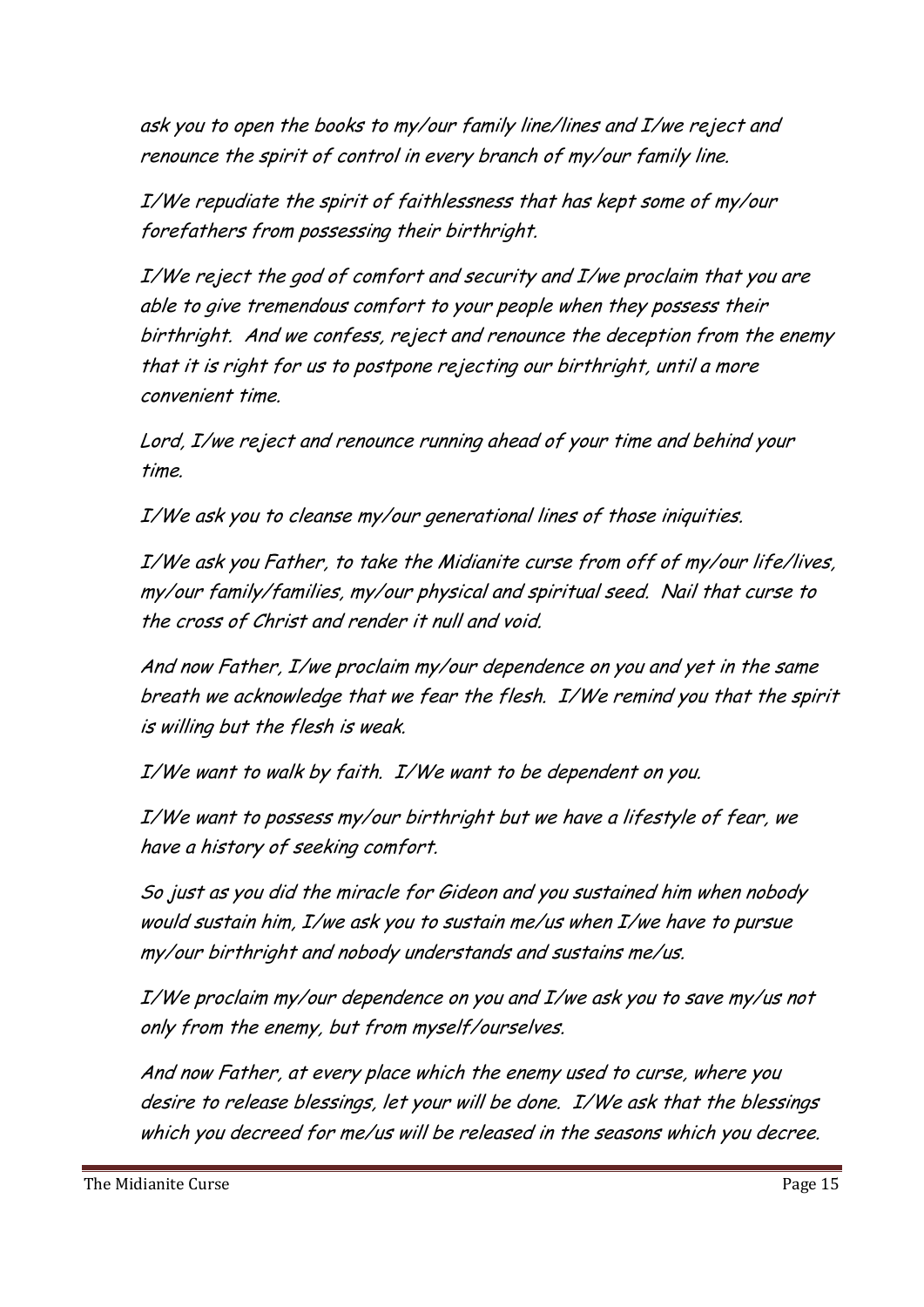Father, I/we ask for Israel, that you will protect them from the evil one and that you will bring them to true spiritual liberty, from all seven of these curses.

I/We ask you Father, to have mercy on <<<Hong Kong>>>, but I/we also ask you, to release the riches that are there, so the people of God in this season, can be restored to the fullness of their birthright.

I/We thank you in advance for the sanctifying of time, for me/us, and for my/our generations, in Jesus name.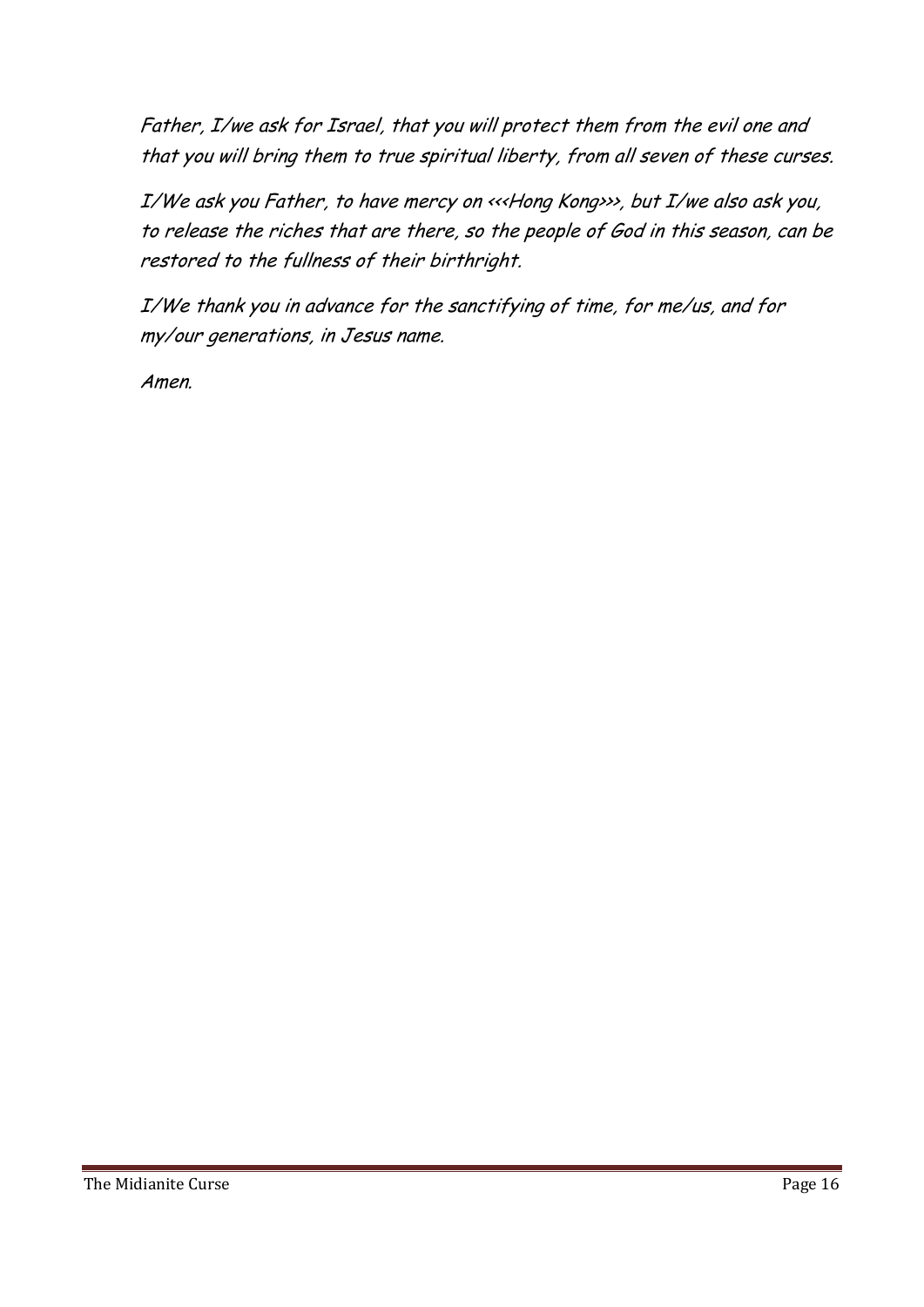### **6 Jotham's Curse**

The sixth cure, for the "ruler" is called the curse of Jotham.

**The identity lie is** that I am significant or legitimate because I have institutional power to build with.

And yet **the manifestation of the curse is** that your institution is destroyed from within by betrayal of trusted members. And invariably, this betrayal from within has as its root cause has the fact that you or somebody in your family line or institutional line, violated a covenant relationship.

The devouring is seen, when the same people who are supposed to be in a covenant relationship with you, turn around and rob you.

**The blessing**, of course, is that you will be able to establish a social structure which synergistically releases life into the culture.

You may be able to possess your birthright along, but you cannot be a person of destiny outside of community. It takes a social structure to synergistically release life on a level of being a person of destiny.

Found in Judges 9:1-57

#### Almighty God and Heavenly Father,

I/We proclaim that you are the God of covenant; you are the God of community; you are the God of institutions; you are the God of government.

 I/We proclaim that you have designed human institutions to be life giving, to be generational, to be strategic.

I/We proclaim that institutions which deliver death instead of life, are the work of the enemy and not the work of your hands.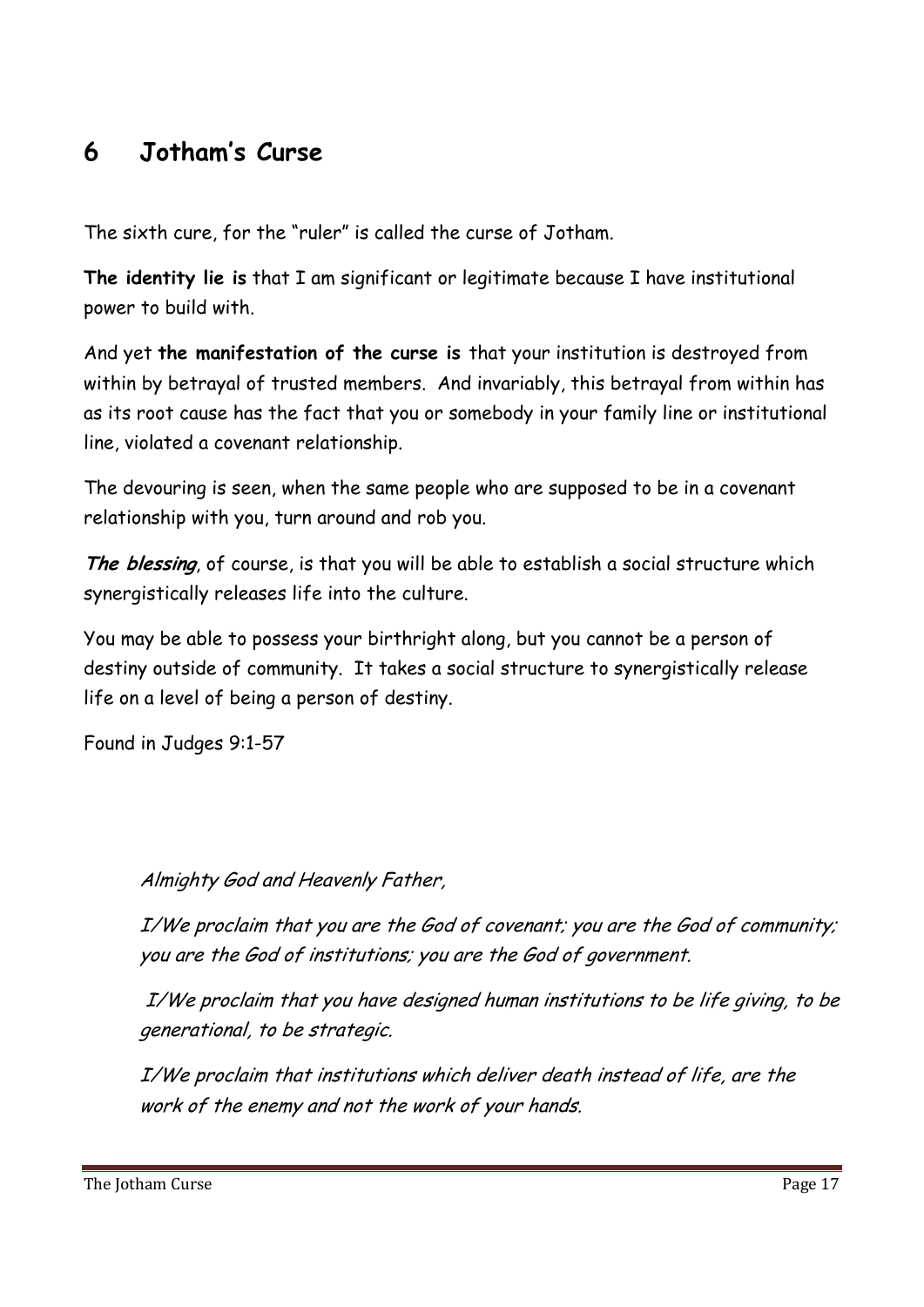I/We ask you to open the books in my/our generational lines and I/we confess, reject and renounce the sins of ingratitude, to those who have been life givers to us.

I/We confess the sin of covenant breaking regarding life giving relationships.

I/We confess, reject and renounce the sin of sedition and the sin of lawlessness.

Father, I/we repudiate the lie that legitimacy can come from having power through an institution.

I/We acknowledge the truth that you have designed some institutions to have great power.

I/We acknowledge the truth that institutions were used by you to transform societies, but I/we reject the deception, that legitimacy comes through institutional power.

Father, we have seen the curse of Jotham in operation in our lives and in our society. The death which it brings is painful and yet I/we acknowledge, that you are a just God and that you only empower Jotham's curse where there has been covenant breaking. And so I/we accept the justice of your judgement.

But Father, I/we also embrace the justice of your restoration and we proclaim that because of the blood of the Lamb and the word of our confession, those iniquities are now under the blood and the enemy is disempowered.

So, in the name of Jesus Christ of Nazareth, I/we command every demonic entity which has been operating through Jotham's curse to leave me/us, my/our family line, my/our ministries, my/our businesses, my/our society, and my/our physical and spiritual seed for a thousand generations.

I/We ask, Father God, that you will teach us about covenant; that you will empower us to be covenant keepers.

I/We ask that you will release the blessing of a freedom of movement in my/our life/lives of my/our being able to walk on a well oiled road.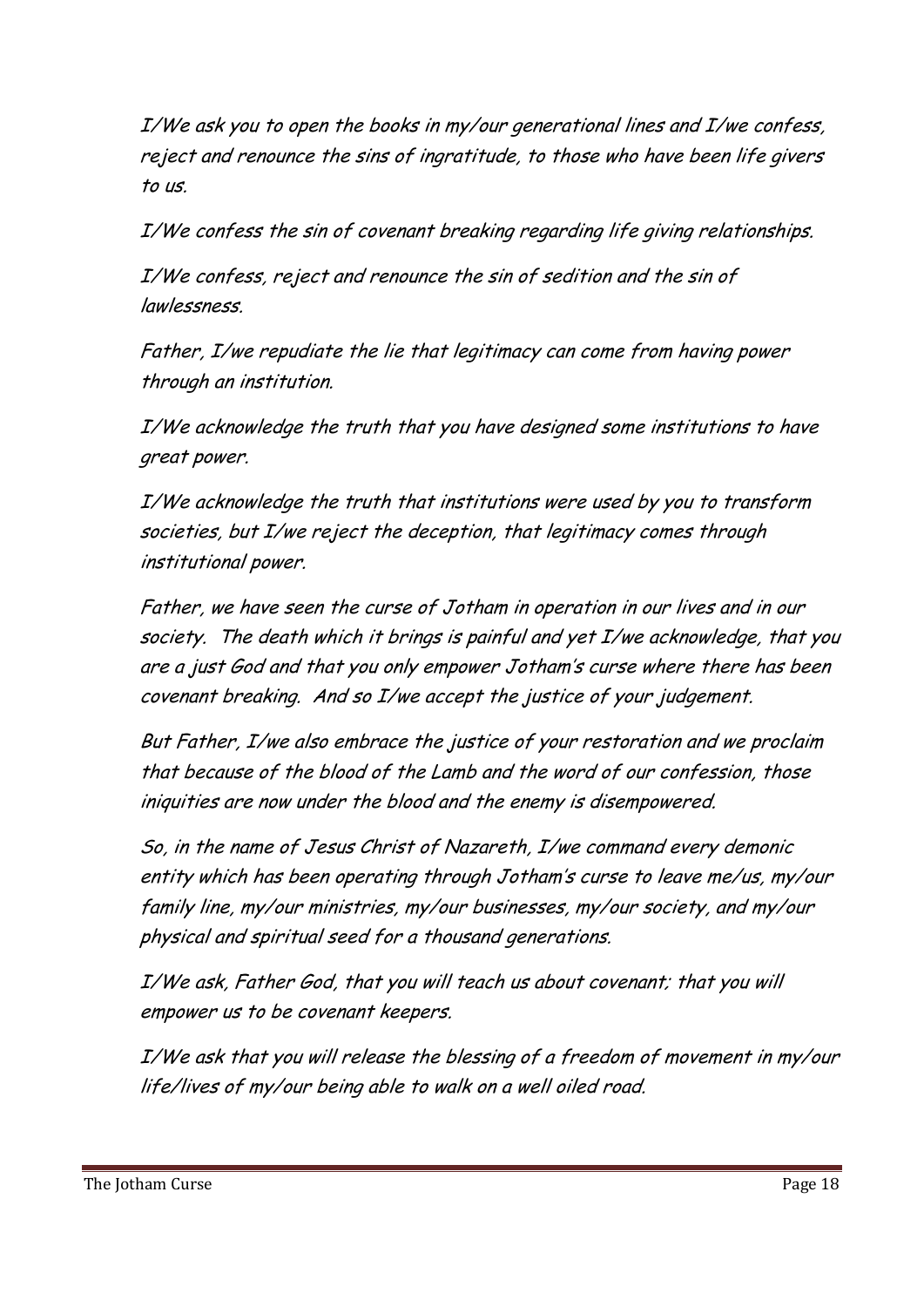I/We bless the institutions to which we are assigned. I/We ask for your grace, to be able to stay in covenant with those who are covenant breakers. We ask for the grace to finish the course which you have laid out for us. We ask you now to release the blessings which have been blocked and which are rightfully ours, and to release them into my/our life/lives, and my/our family/families, my/our ministries, my/our businesses, my/our institutions, and I/we ask this in the name of Jesus Christ, because he did keep covenant and because he did finish his course.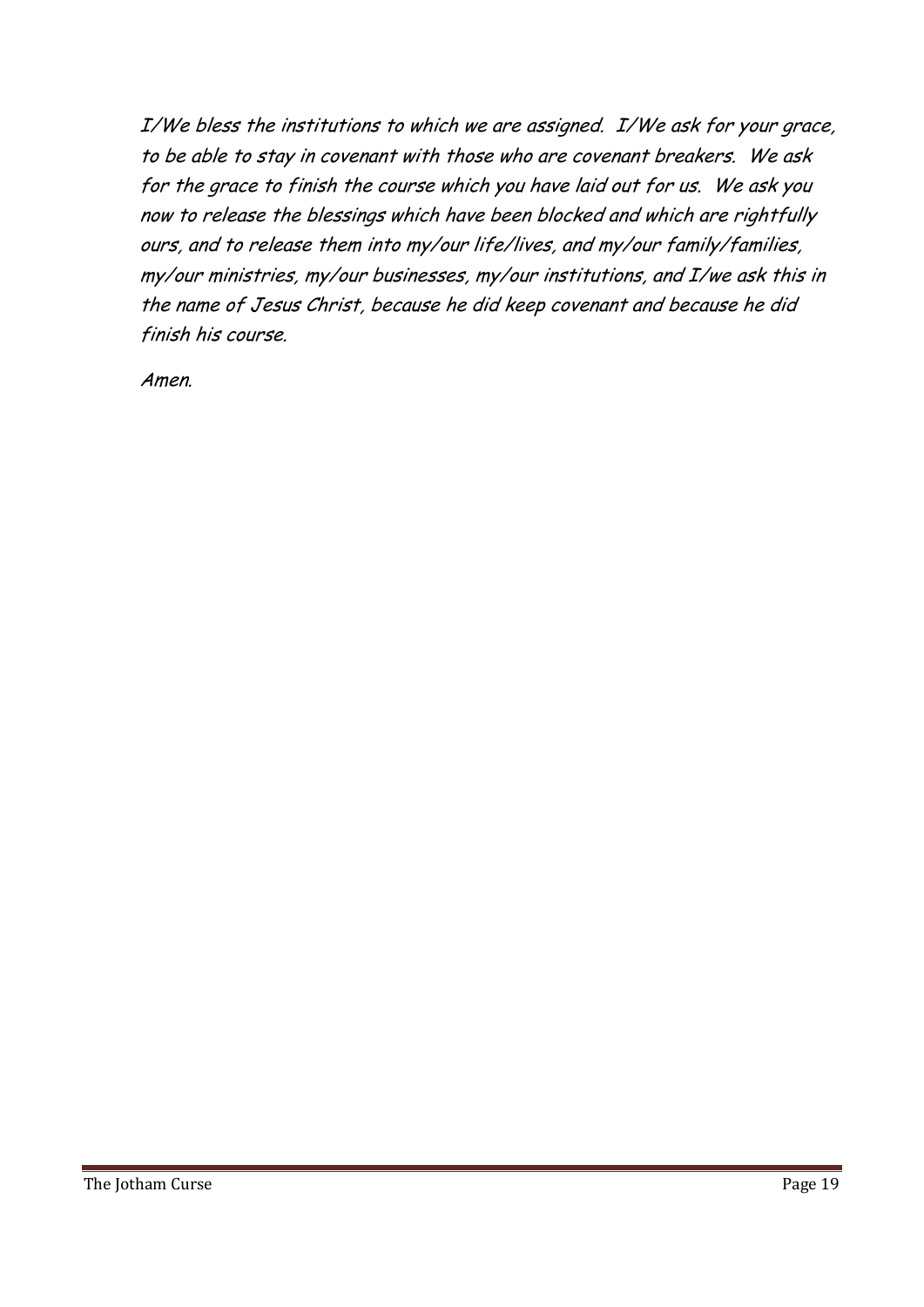#### **7 The Ammonite Curse**

The seventh of the curses is for the gift of "mercy" and we call it the Ammonite curse.

**The false identify statement is:** I have paid the price to make you like me.

**The curse is manifested** by your being confined to mediocrity in a group setting.

**The root cause is:** at sometime, you, or your ancestors, tried to buy God's favour.

**The devouring is seen in** your loosing the capital necessary to make money. There is an axiom in the business world that it takes money to make money and so when you loose your capital, you are relegated to earning money, instead of making money.

**The blessing** when this curse is broken is that God partners with you to help you possess your birthright. God's partnering with you, God's favour, is infinitely than work per se.

Found in Judges 11:1-13 and 11:29-12:7

Almighty God and Heavenly Father,

I/We rejoice in being able to call you Father. I/We come to you, not only as the righteous judge of the universe, but as my/our loving Father.

Father, I/we have been deceived and we have acted wrongly out of our deception.

Father, I/we reject and renounce the lie, that we need to, or that we could, earn your favour or your love.

I/We reject and renounce the focus on human favour.

I/We reject and renounce every incident in our family line where somebody chose to embrace human perspective instead of your perspective.

The Ammonite Curse **Page 20**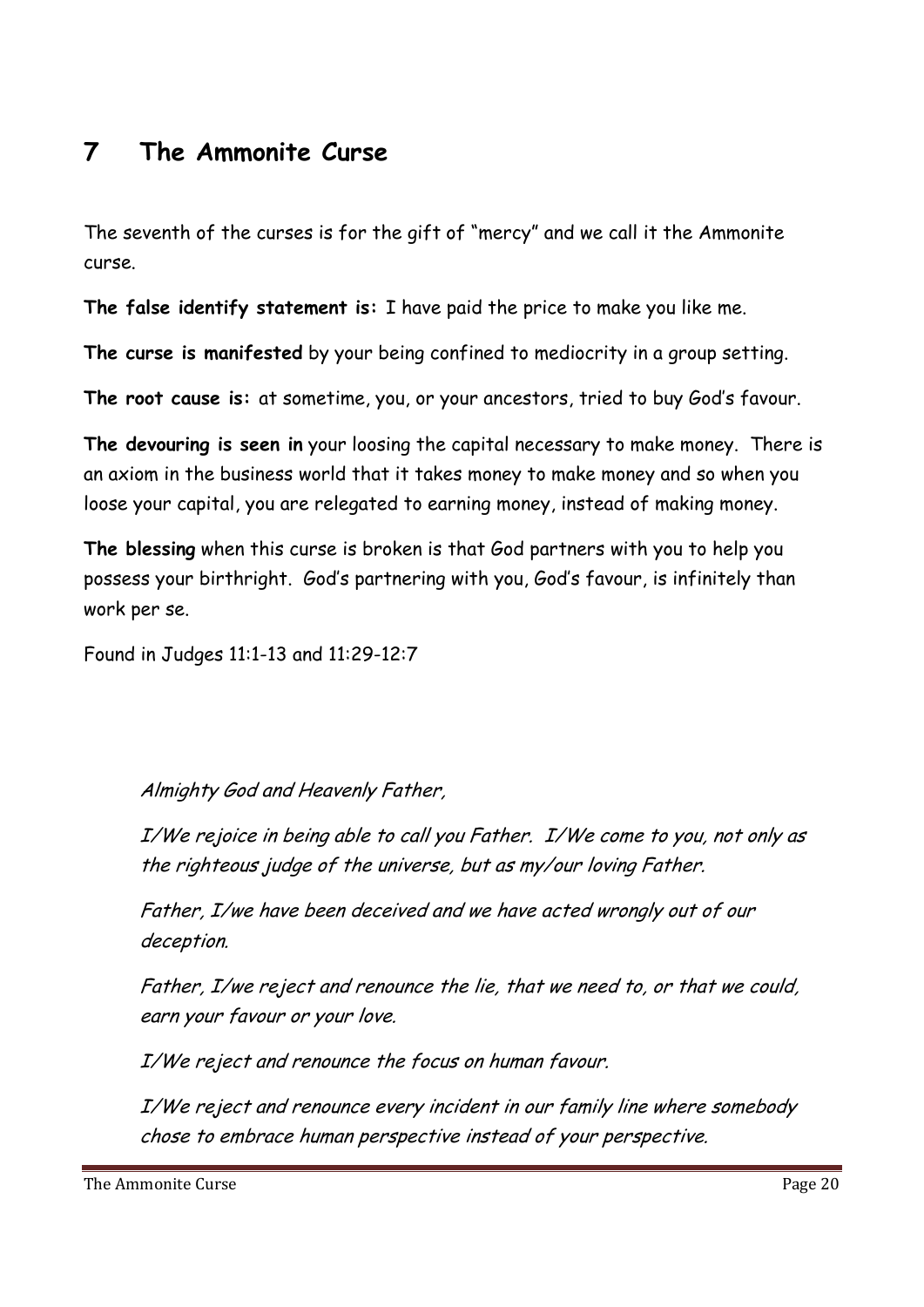I/We reject every human stigma and freeze-framing which is contrary to you view of us.

I/We reject and renounce the cultural pressure that calls me/us to not excel lest I/we cause others to look bad.

I/We reject and renounce the cowardice of failing to speak up about things which are evil lest we offend those around me/us.

Father, I/we reject and renounce the extreme iniquity of valuing the favour of men more than possessing my/our birthright.

I/We ask you to forgive us of these iniquities. I/We ask you to cover those things with your blood in every branch or my/our family line.

I/We ask you to bring that cleaning forward from the beginning of time, to the present, to my/our physical and spiritual seed to a thousand generations.

I/We command every devouring spirit which has been empowered by those curses to leave now in the name of Jesus, to go to outer darkness and to never return, to us, or to our spiritual seed or our physical seed.

Now Father, I/we proclaim the truth: the issue is for us to learn to love you, not for us to purchase your love.

I/We ask you to anoint our eyes with the ointment from Revelations 3:18 so I/we can see your love in the daily events of our lives.

Father, I/we ask that every act of service what I/we do, will reveal more of your love for us.

I/We ask that as I/we see your love, you will cause love for you to well up within  $me/us$ 

Father, create a fire within me/us to possess my/our birthright. I/We know in part, we see in part. There is so much you want to show me/us that I/we am/are unable to receive.

Enlarge my/our spirit Father; enlarge my/our capacity to receive the passion of heaven and infill that space with the passion which Jesus had.

The Ammonite Curse **Page 21**